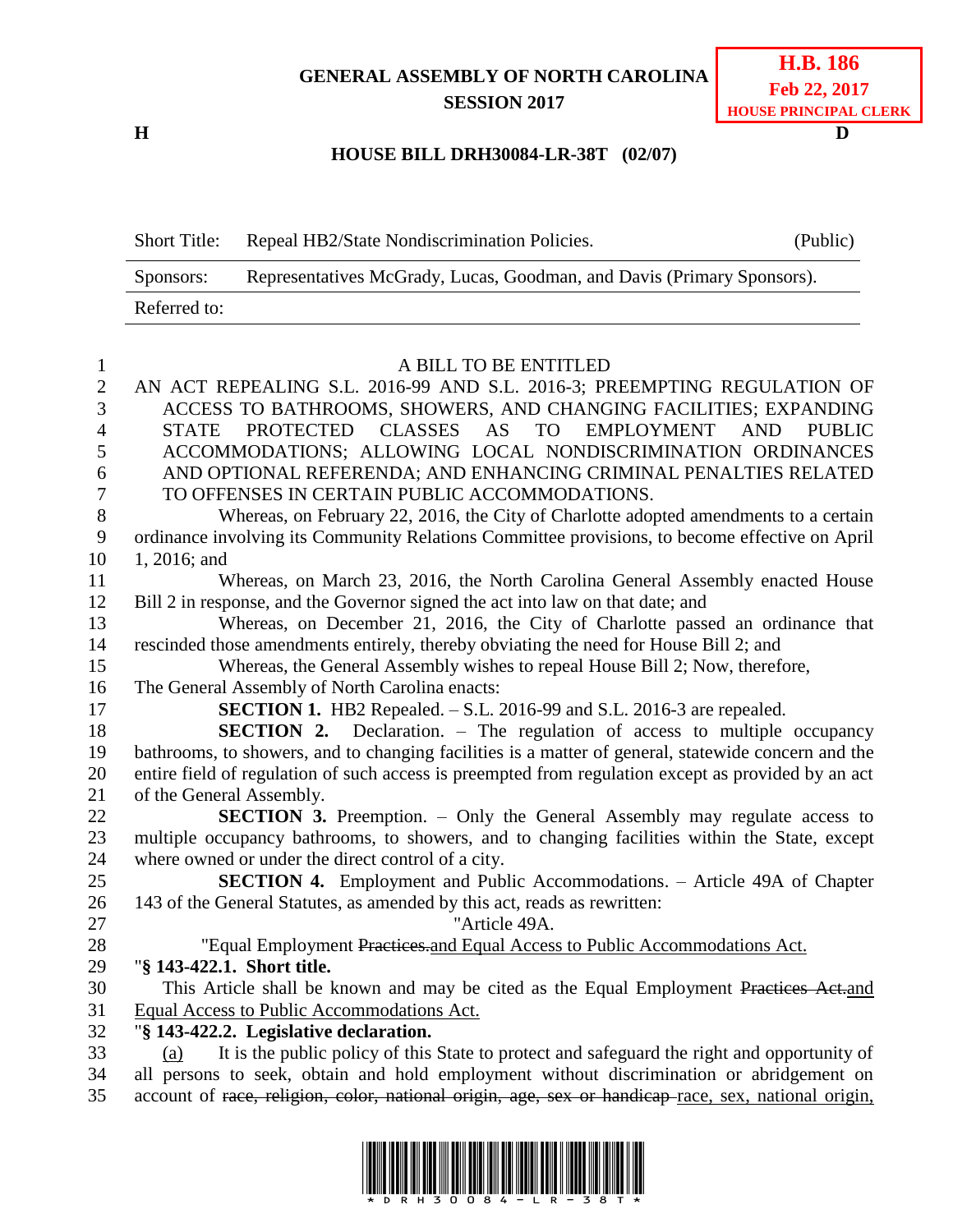|                  | <b>Session 2017</b><br><b>General Assembly Of North Carolina</b>                                         |
|------------------|----------------------------------------------------------------------------------------------------------|
| $\mathbf{1}$     | citizenship, religion, age, veteran status, genetic information, pregnancy, handicap, or disability by   |
| $\overline{c}$   | employers which regularly employ 15 or more employees.                                                   |
| 3                | It is recognized that the practice of denying employment opportunity and<br>(b)                          |
| $\overline{4}$   | discriminating in the terms of employment foments domestic strife and unrest, deprives the State         |
| 5                | of the fullest utilization of its capacities for advancement and development, and substantially and      |
| 6                | adversely affects the interests of employees, employers, and the public in general.                      |
| 7                | Repealed.<br>(c)                                                                                         |
| $8\,$            | (d)<br>It is the public policy of this State to protect and safeguard the right and opportunity of       |
| $\boldsymbol{9}$ | all individuals within the State to enjoy fully and equally the goods, services, facilities, privileges, |
| 10               | advantages, and accommodations of places of public accommodations free of discrimination                 |
| 11               | because of race, sex, national origin, citizenship, religion, age, veteran status, genetic information,  |
| 12               | pregnancy, handicap, or disability.                                                                      |
| 13               | For purposes of this Article, "place of public accommodations" has the same meaning<br>(e)               |
| 14               | as defined in G.S. 168A-3(8), but shall exclude any private club or other establishment not, in fact,    |
| 15               | open to the public.                                                                                      |
| 16               | "§ 143-422.3. Investigations; conciliations.                                                             |
| 17               | The Human Relations Commission in the Department of Administration shall have the<br>(a)                 |
| 18               | authority to receive charges of discrimination from the Equal Employment Opportunity                     |
| 19               | Commission pursuant to an agreement under Section 709(b) of Public Law 88-352, as amended by             |
| 20               | Public Law 92-261, and investigate and conciliate charges of discrimination. Throughout this             |
| 21               | process, the agency shall use its good offices to effect an amicable resolution of the charges of        |
| 22               | discrimination.                                                                                          |
| 23               | The Human Relations Commission in the Department of Administration shall have the<br>(b)                 |
| 24               | authority to receive, investigate, and conciliate complaints of discrimination in places of public       |
| 25               | accommodations. Throughout this process, the Human Relations Commission shall use its good               |
| 26               | offices to effect an amicable resolution of the complaints of discrimination."                           |
| 27               | <b>SECTION 5.1.</b> G.S. 41A-4 reads as rewritten:                                                       |
| 28               | "§ 41A-4. Unlawful discriminatory housing practices.                                                     |
| 29               | It is an unlawful discriminatory housing practice for any person in a real estate<br>(a)                 |
| 30<br>31         | transaction, because of race, color, religion, sex, national origin, citizenship, disability,            |
| 32               | handicapping condition, genetic information, pregnancy, veteran status, or familial status to:           |
| 33               | It is an unlawful discriminatory housing practice for any person or other entity whose<br>(b1)           |
| 34               | business includes engaging in residential real estate related transactions to discriminate against any   |
| 35               | person in making available such a transaction, or in the terms and conditions of such a transaction,     |
| 36               | because of race, color, religion, sex, national origin, citizenship, disability, handicapping            |
| 37               | condition, genetic information, pregnancy, veteran status, or familial status. As used in this           |
| 38               | subsection, "residential real estate related transaction" means:                                         |
| 39               |                                                                                                          |
| 40               | It is an unlawful discriminatory housing practice for a person to induce or attempt to<br>(c)            |
| 41               | induce another to enter into a real estate transaction from which such person may profit:                |
| 42               | By representing that a change has occurred, or may or will occur in the<br>(1)                           |
| 43               | composition of the residents of the block, neighborhood, or area in which the                            |
| 44               | real property is located with respect to race, color, religion, sex, national origin,                    |
| 45               | citizenship, disability, handicapping condition, genetic information, pregnancy,                         |
| 46               | veteran status, or familial status of the owners or occupants; or                                        |
| 47               |                                                                                                          |
| 48               | It is an unlawful discriminatory housing practice to deny any person who is otherwise<br>(d)             |
| 49               | qualified by State law access to or membership or participation in any real estate brokers'              |
| 50               | organization, multiple listing service, or other service, organization, or facility relating to the      |
| 51               | business of engaging in real estate transactions, or to discriminate in the terms or conditions of       |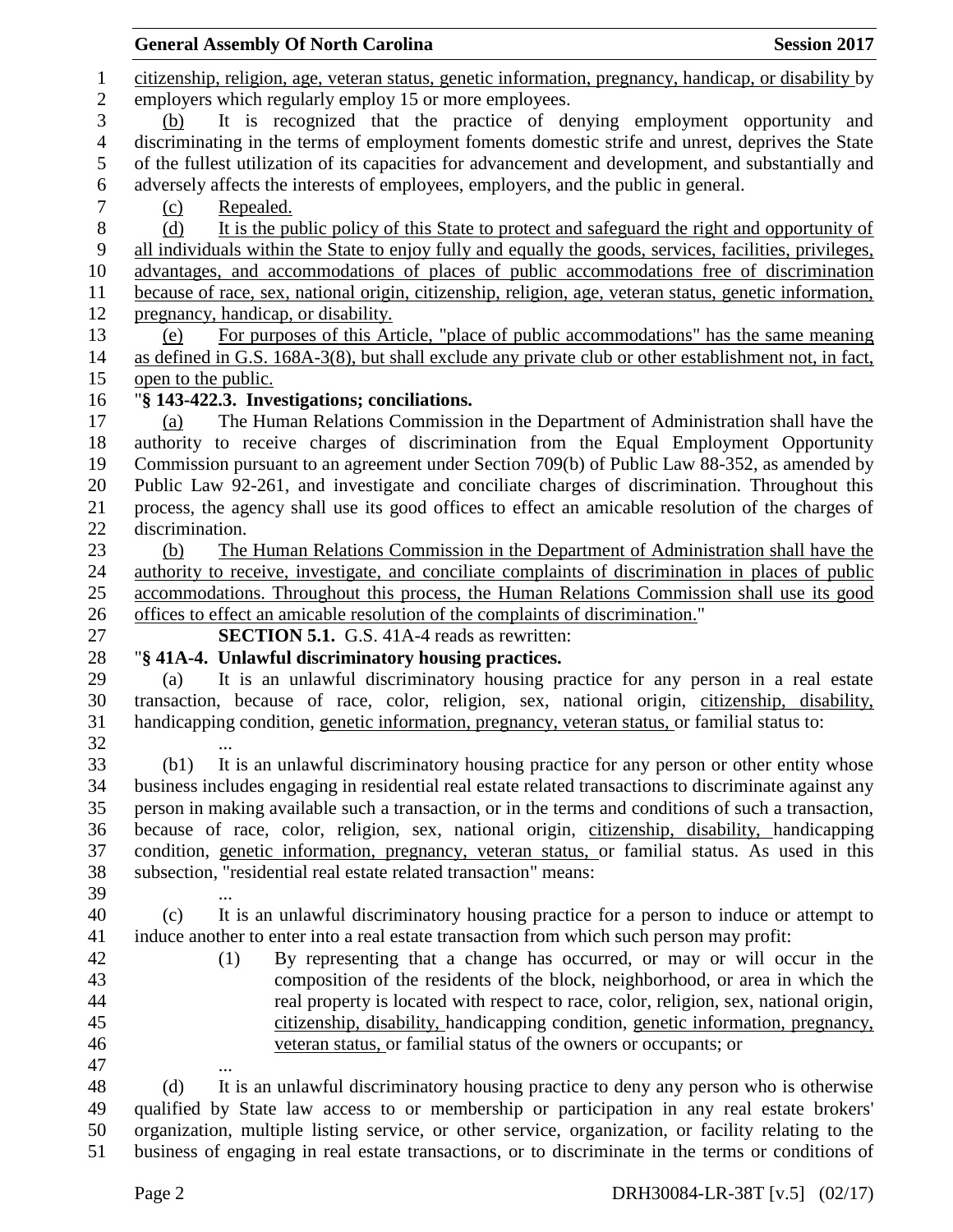|                                                                                                                                                                                                          |     | <b>General Assembly Of North Carolina</b>                                                                                                                                                              | <b>Session 2017</b> |
|----------------------------------------------------------------------------------------------------------------------------------------------------------------------------------------------------------|-----|--------------------------------------------------------------------------------------------------------------------------------------------------------------------------------------------------------|---------------------|
|                                                                                                                                                                                                          |     |                                                                                                                                                                                                        |                     |
| such access, membership, or participation because of race, color, religion, sex, national origin,<br>citizenship, disability, handicapping condition, genetic information, pregnancy, veteran status, or |     |                                                                                                                                                                                                        |                     |
| familial status.                                                                                                                                                                                         |     |                                                                                                                                                                                                        |                     |
|                                                                                                                                                                                                          |     |                                                                                                                                                                                                        |                     |
| (g)                                                                                                                                                                                                      |     | It is an unlawful discriminatory housing practice to discriminate in land-use decisions                                                                                                                |                     |
|                                                                                                                                                                                                          |     | or in the permitting of development based on race, color, religion, sex, national origin, citizenship,                                                                                                 |                     |
|                                                                                                                                                                                                          |     | disability, handicapping condition, genetic information, pregnancy, veteran status, familial status,                                                                                                   |                     |
|                                                                                                                                                                                                          |     | or, except as otherwise provided by law, the fact that a development or proposed development                                                                                                           |                     |
|                                                                                                                                                                                                          |     | contains affordable housing units for families or individuals with incomes below eighty percent                                                                                                        |                     |
|                                                                                                                                                                                                          |     | (80%) of area median income. It is not a violation of this Chapter if land-use decisions or                                                                                                            |                     |
|                                                                                                                                                                                                          |     | permitting of development is based on considerations of limiting high concentrations of affordable                                                                                                     |                     |
| housing."                                                                                                                                                                                                |     |                                                                                                                                                                                                        |                     |
|                                                                                                                                                                                                          |     | <b>SECTION 5.2.</b> G.S. 41A-5 reads as rewritten:                                                                                                                                                     |                     |
|                                                                                                                                                                                                          |     | "§ 41A-5. Proof of violation.                                                                                                                                                                          |                     |
| (a)                                                                                                                                                                                                      |     | It is a violation of this Chapter if:                                                                                                                                                                  |                     |
|                                                                                                                                                                                                          | (1) | A person by his act or failure to act intends to discriminate against a person. A                                                                                                                      |                     |
|                                                                                                                                                                                                          |     | person intends to discriminate if, in committing an unlawful discriminatory                                                                                                                            |                     |
|                                                                                                                                                                                                          |     | housing practice described in G.S. 41A-4 he was motivated in full, or in any                                                                                                                           |                     |
|                                                                                                                                                                                                          |     | part at all, by race, color, religion, sex, national origin, citizenship, disability,<br>handicapping condition, genetic information, pregnancy, veteran status, or                                    |                     |
|                                                                                                                                                                                                          |     | familial status. An intent to discriminate may be established by direct or                                                                                                                             |                     |
|                                                                                                                                                                                                          |     | circumstantial evidence.                                                                                                                                                                               |                     |
|                                                                                                                                                                                                          | (2) | A person's act or failure to act has the effect, regardless of intent, of                                                                                                                              |                     |
|                                                                                                                                                                                                          |     | discriminating, as set forth in G.S. 41A-4, against a person of a particular race,                                                                                                                     |                     |
|                                                                                                                                                                                                          |     | color, religion, sex, national origin, citizenship, disability, handicapping                                                                                                                           |                     |
|                                                                                                                                                                                                          |     | condition, genetic information, pregnancy, veteran status, or familial status.                                                                                                                         |                     |
|                                                                                                                                                                                                          |     | However, it is not a violation of this Chapter if a person whose action or                                                                                                                             |                     |
|                                                                                                                                                                                                          |     | inaction has an unintended discriminatory effect, proves that his action or                                                                                                                            |                     |
|                                                                                                                                                                                                          |     | inaction was motivated and justified by business necessity.                                                                                                                                            |                     |
|                                                                                                                                                                                                          |     |                                                                                                                                                                                                        |                     |
|                                                                                                                                                                                                          |     | <b>SECTION 6.1.</b> Nondiscrimination Ordinances. – Article 21 of Chapter 160A of the                                                                                                                  |                     |
|                                                                                                                                                                                                          |     | General Statutes is amended by adding a new section to read:                                                                                                                                           |                     |
|                                                                                                                                                                                                          |     | "§ 160A-499.5. Authority to adopt nondiscrimination measures.                                                                                                                                          |                     |
| (a)                                                                                                                                                                                                      |     | Nondiscrimination/Protected Classes. - Upon at least 30 days' public notice of the text                                                                                                                |                     |
|                                                                                                                                                                                                          |     | of the proposed ordinance, a city may enact an ordinance that expands within the city's territorial<br>jurisdiction the protected classes established under Article 49A of Chapter 143 and Chapter 41A |                     |
|                                                                                                                                                                                                          |     | of the General Statutes by a majority vote of the governing board voting in favor of the ordinance.                                                                                                    |                     |
|                                                                                                                                                                                                          |     | The ordinance becomes effective 90 days after adoption by the city's governing board unless a                                                                                                          |                     |
|                                                                                                                                                                                                          |     | petition to override the ordinance is presented to the governing board. The petition to override                                                                                                       |                     |
|                                                                                                                                                                                                          |     | must be signed by at least the number of registered voters that is equal to ten percent (10%) of the                                                                                                   |                     |
|                                                                                                                                                                                                          |     | number of registered voters who cast votes in the most recent municipal election.                                                                                                                      |                     |
| (b)                                                                                                                                                                                                      |     | Upon presentment of a valid override petition, the county board of elections shall                                                                                                                     |                     |
|                                                                                                                                                                                                          |     | conduct a referendum during the next general or municipal election, whichever is earliest, on                                                                                                          |                     |
|                                                                                                                                                                                                          |     | whether the ordinance should become effective. The referendum shall be conducted in accordance                                                                                                         |                     |
|                                                                                                                                                                                                          |     | with Chapter 163 of the General Statutes. The form of the question to be presented on the ballot                                                                                                       |                     |
|                                                                                                                                                                                                          |     | shall be in substantial conformance with the following:                                                                                                                                                |                     |
|                                                                                                                                                                                                          |     | "[ ] APPROVE<br>[ ] DISAPPROVE                                                                                                                                                                         |                     |
|                                                                                                                                                                                                          |     | The ordinance adopted pursuant to G.S. 160A-499.5 regarding [description of the                                                                                                                        |                     |
|                                                                                                                                                                                                          |     | ordinance, including any proposed protected classes) to be effective within the territorial                                                                                                            |                     |
| jurisdiction of [the city]."                                                                                                                                                                             |     |                                                                                                                                                                                                        |                     |
| (c)                                                                                                                                                                                                      |     | Exclusions. - An ordinance adopted under this section shall not:                                                                                                                                       |                     |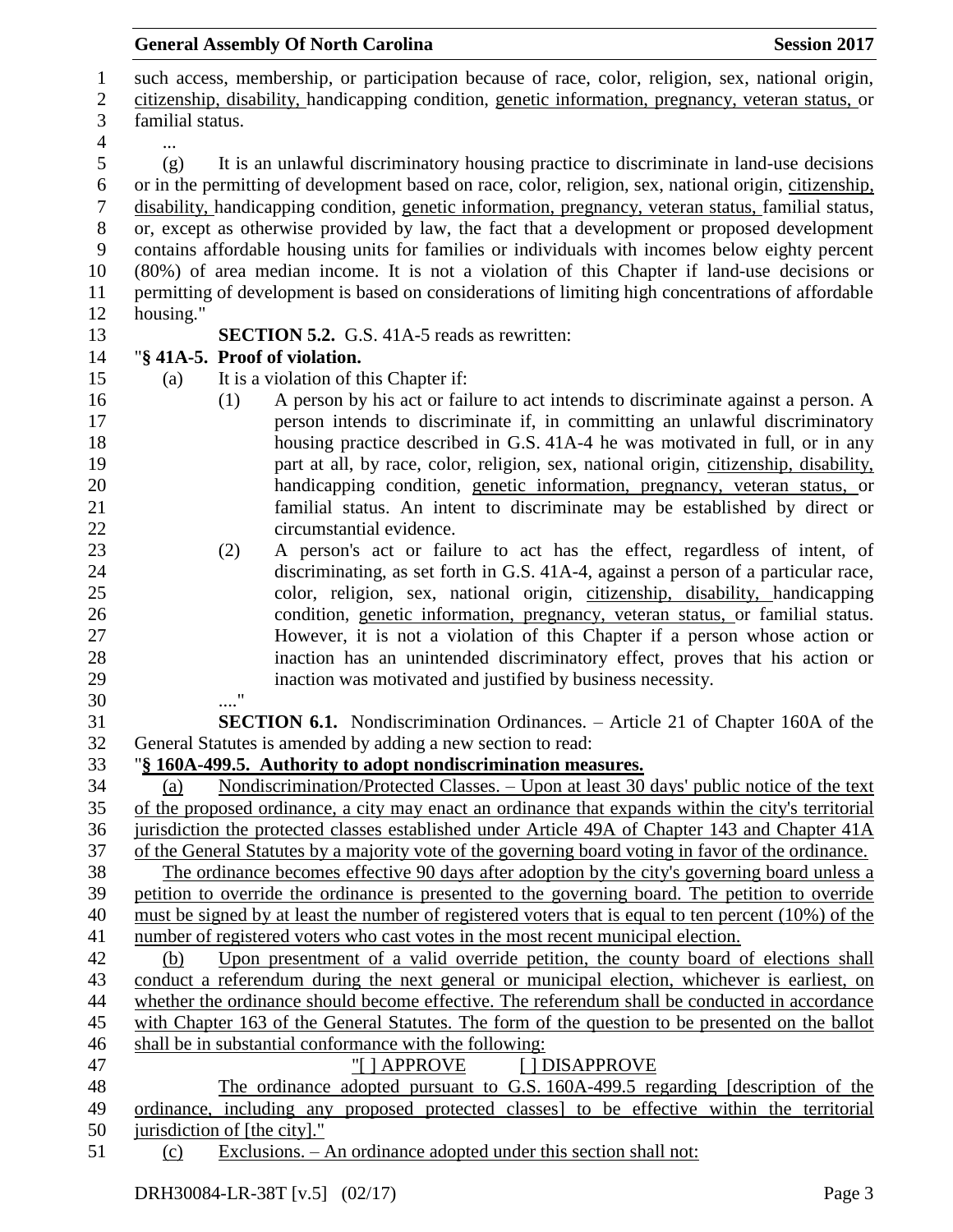|                                  | <b>General Assembly Of North Carolina</b>                                                             | <b>Session 2017</b> |
|----------------------------------|-------------------------------------------------------------------------------------------------------|---------------------|
| $\Omega$                         | Apply to the extraterritorial jurisdiction of a city.                                                 |                     |
| (2)                              | Apply to a State or county entity.                                                                    |                     |
| (3)                              | Modify the restrictions on city contracts contained in G.S. 160A-20.1(a).                             |                     |
| (4)                              | Regulate access to multiple occupancy bathrooms, to showers, or to changing                           |                     |
|                                  | facilities, unless the property is owned by, or under the direct control of, the                      |                     |
|                                  | city.                                                                                                 |                     |
| (5)                              | Apply to a charitable organization or a religious institution. For the purposes of                    |                     |
|                                  | this subdivision, the following definitions apply:                                                    |                     |
|                                  | Charitable organization. $-$ An organization that has humane and                                      |                     |
|                                  | <u>a.</u><br>philanthropic objectives, whose activities benefit humanity or a                         |                     |
|                                  | significant rather than limited segment of the community without                                      |                     |
|                                  | expectation of pecuniary profit or reward, and is exempt from taxation                                |                     |
|                                  | under section $501(c)(3)$ of the Internal Revenue Code. The term also                                 |                     |
|                                  | includes a nonprofit corporation.                                                                     |                     |
|                                  | Religious institution. $-$ An institution that is (i) a church, ecclesiastical,<br><u>b.</u>          |                     |
|                                  | or denominational organization; (ii) an established physical place for                                |                     |
|                                  | worship in this State at which nonprofit religious services and activities                            |                     |
|                                  | are regularly conducted; (iii) a bona fide religious group that does not                              |                     |
|                                  | maintain specific places of worship; or (iv) a separate group or entity                               |                     |
|                                  | that forms an integral part of a religious organization that is exempt                                |                     |
|                                  | from federal income tax under the provisions of section $501(c)(3)$ of the                            |                     |
|                                  | Internal Revenue Code if the group or entity is primarily supported by                                |                     |
|                                  | funds solicited inside its own membership or congregation. The term                                   |                     |
|                                  | does not include a private business owned or operated, in whole or in                                 |                     |
|                                  | part, by a religious institution.                                                                     |                     |
| (6)                              | Be construed to prevent a city from establishing nondiscrimination policies for                       |                     |
|                                  | its own employees."                                                                                   |                     |
|                                  | <b>SECTION 6.2.</b> City Contracts/Private Businesses. $-$ G.S. 160A-20.1(a), as amended              |                     |
| by this act, reads as rewritten: |                                                                                                       |                     |
| " $(a)$                          | Authority. $-$ A city may contract with and appropriate money to any person,                          |                     |
|                                  | association, or corporation, in order to carry out any public purpose that the city is authorized by  |                     |
|                                  | law to engage in. A city may not require a private contractor under this section to abide by any      |                     |
|                                  | restriction that the city could not impose on all employers in the city, such as paying minimum       |                     |
|                                  | wage or providing paid sick leave to its employees, regulations or controls on the contractor's       |                     |
|                                  | employment practices or mandate or prohibit the provision of goods, services, or accommodations       |                     |
|                                  | to any member of the public as a condition of bidding on a contract.contract or a                     |                     |
|                                  | qualification-based selection, except as otherwise required or allowed by State law."                 |                     |
|                                  | <b>SECTION 6.3.</b> Community Colleges/Nondiscrimination. – G.S. 115D-77 reads as                     |                     |
| rewritten:                       |                                                                                                       |                     |
|                                  | "§ 115D-77. Nondiscrimination policy.                                                                 |                     |
| (a)                              | It is the policy of the State Board of Community Colleges and of local boards of                      |                     |
|                                  | trustees of the State of North Carolina not to discriminate among students or against visitors on the |                     |
|                                  | basis of race, gender, sex, national origin, citizenship, religion, age, or veteran status, genetic   |                     |
|                                  | information, pregnancy, handicap, or disability. The local boards of trustees may adopt               |                     |
|                                  | nondiscrimination policies for those institutions.                                                    |                     |
| (b)                              | The State Board of Community Colleges and each board of trustees shall give equal                     |                     |
|                                  | opportunity for employment and compensation of personnel at community colleges, without               |                     |
|                                  | regard to race, religion, color, creed, national origin, sex, age, or veteran status, genetic         |                     |
|                                  | information, pregnancy, handicap, or disability, except where specific age, sex or physical or        |                     |
|                                  | mental requirements constitute bona fide occupational qualifications. The State Board of              |                     |
|                                  | Community Colleges may adopt nondiscrimination policies for its own employees."                       |                     |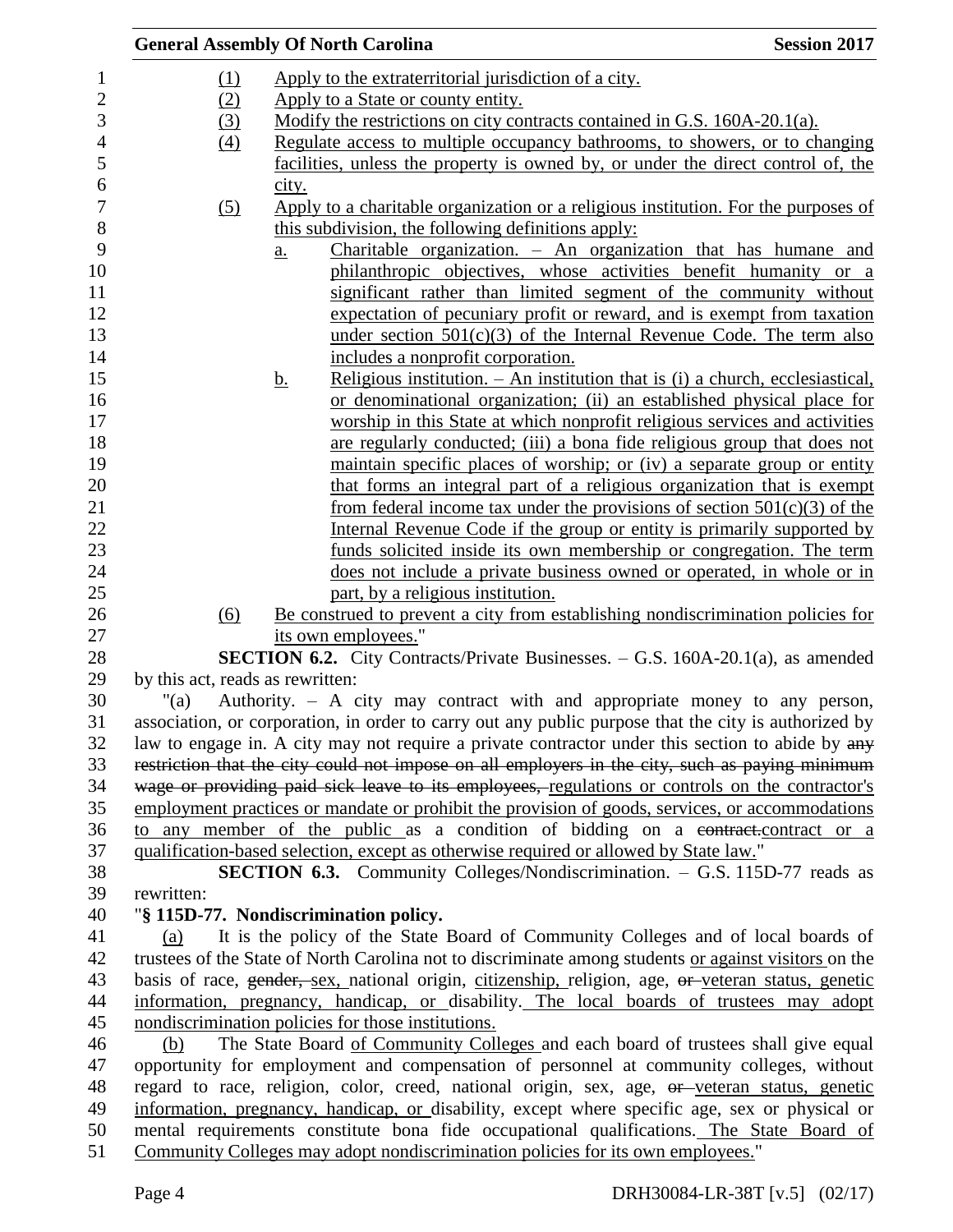|                          |                                | <b>General Assembly Of North Carolina</b><br><b>Session 2017</b>                                                                       |  |
|--------------------------|--------------------------------|----------------------------------------------------------------------------------------------------------------------------------------|--|
| $\mathbf{1}$             |                                | <b>SECTION 6.4.</b> UNC/Nondiscrimination. – Part 3 of Article 1 of Chapter 116 of the                                                 |  |
| $\overline{2}$           |                                | General Statutes is amended by adding a new section to read:                                                                           |  |
| 3                        |                                | "§ 116-44.1A. Nondiscrimination policy.                                                                                                |  |
| $\overline{\mathcal{L}}$ | (a)                            | It is the policy of the Board of Governors of The University of North Carolina not to                                                  |  |
| 5                        |                                | discriminate among students or against visitors on the basis of race, sex, national origin,                                            |  |
| 6                        |                                | citizenship, religion, age, veteran status, genetic information, pregnancy, handicap, or disability.                                   |  |
| $\boldsymbol{7}$         |                                | The Board of Governors may adopt nondiscrimination policies for the General Administration                                             |  |
| $8\,$                    | entity.                        |                                                                                                                                        |  |
| 9                        | (b)                            | The Board of Governors shall give equal opportunity for employment and                                                                 |  |
| 10                       |                                | compensation of personnel without regard to race, religion, color, national origin, citizenship, sex,                                  |  |
| 11                       |                                | age, veteran status, pregnancy, handicap, disability, or genetic information (except where specific                                    |  |
| 12                       |                                | age, sex, or physical or mental requirements constitute bona fide occupational qualifications), and                                    |  |
| 13                       |                                | it may adopt nondiscrimination policies for its own employees.                                                                         |  |
| 14                       | (c)                            | It is the policy of each board of trustees of each constituent institution not to                                                      |  |
| 15                       |                                | discriminate among students or against visitors on the basis of race, sex, national origin,                                            |  |
| 16                       |                                | citizenship, religion, age, veteran status, genetic information, pregnancy, handicap, or disability.                                   |  |
| 17                       |                                | Each board of trustees may adopt nondiscrimination policies for its institution.                                                       |  |
| 18                       | (d)                            | Each board of trustees shall give equal opportunity for employment and compensation                                                    |  |
| 19                       |                                | of personnel without regard to race, religion, color, national origin, citizenship, sex, age, veteran                                  |  |
| 20                       |                                | status, pregnancy, handicap, disability, or genetic information (except where specific age, sex, or                                    |  |
| 21                       |                                | physical or mental requirements constitute bona fide occupational qualifications), and it may adopt                                    |  |
| 22                       |                                | nondiscrimination policies for its own employees."                                                                                     |  |
| 23                       |                                | SECTION 7. Article 81B of Subchapter XIII of Chapter 15A of the General Statutes                                                       |  |
| 24                       |                                | is amended by adding a new section to read:                                                                                            |  |
| 25                       |                                | "§ 15A-1340.16E. Enhanced sentence if defendant committed certain offenses in a public                                                 |  |
| 26<br>27                 |                                | changing facility or a changing facility in a place of public accommodations.                                                          |  |
| 28                       | <u>(a)</u><br>(1)              | The following definitions apply in this section:<br>Changing facility. $- A$ facility designed or designated to be used by a person in |  |
| 29                       |                                | various states of undress. The term may include, but is not limited to, a                                                              |  |
| 30                       |                                | restroom, locker room, changing room, or shower room.                                                                                  |  |
| 31                       | (2)                            | Place of public accommodations. – As defined in G.S. 168A-3(8).                                                                        |  |
| 32                       | (b)                            | If a person is convicted of any of the felonies set out in subdivisions $(1)$ through $(7)$ of                                         |  |
| 33                       |                                | this subsection and it is found as provided in this section that the felony was committed in a public                                  |  |
| 34                       |                                | changing facility, or in a changing facility in a place of public accommodations, then the person is                                   |  |
| 35                       |                                | guilty of a felony that is one class higher than the underlying felony for which the person was                                        |  |
| 36                       |                                | convicted. An enhanced penalty may be imposed pursuant to this section on a person convicted of                                        |  |
| 37                       | any of the following offenses: |                                                                                                                                        |  |
| 38                       | (1)                            | G.S. 14-27.22 (Second degree forcible rape).                                                                                           |  |
| 39                       | (2)                            | G.S. 14-27.27 (Second degree forcible sexual offense).                                                                                 |  |
| 40                       | (3)                            | G.S. 14-190.9(a1) (Indecent exposure for purpose of arousing sexual desire).                                                           |  |
| 41                       | $\left(4\right)$               | G.S. 14-202(d), (e), or (f) (Secretly peeping into room occupied by another                                                            |  |
| 42                       |                                | person).                                                                                                                               |  |
| 43                       | $\left( 5\right)$              | G.S. 14-202 $(g)$ or (h) (Secretly peeping into room occupied by another person),                                                      |  |
| 44                       |                                | if the person knows or has reason to know that the photographic image                                                                  |  |
| 45                       |                                | possessed or any other image being disseminated was taken in a public                                                                  |  |
| 46                       |                                | changing facility or changing facility in a place of public accommodations.                                                            |  |
| 47                       | <u>(6)</u>                     | G.S. 14-202.1 (Taking indecent liberties with children).                                                                               |  |
| 48                       | (7)                            | G.S. 14-202.4 (Taking indecent liberties with a student).                                                                              |  |
| 49                       | (c)                            | An indictment or information for the felony shall allege in that indictment or                                                         |  |
| 50                       |                                | information or in a separate indictment or information the facts set out in subsection (b) of this                                     |  |
| 51                       |                                | section. The pleading is sufficient if it alleges that the defendant committed the felony in a public                                  |  |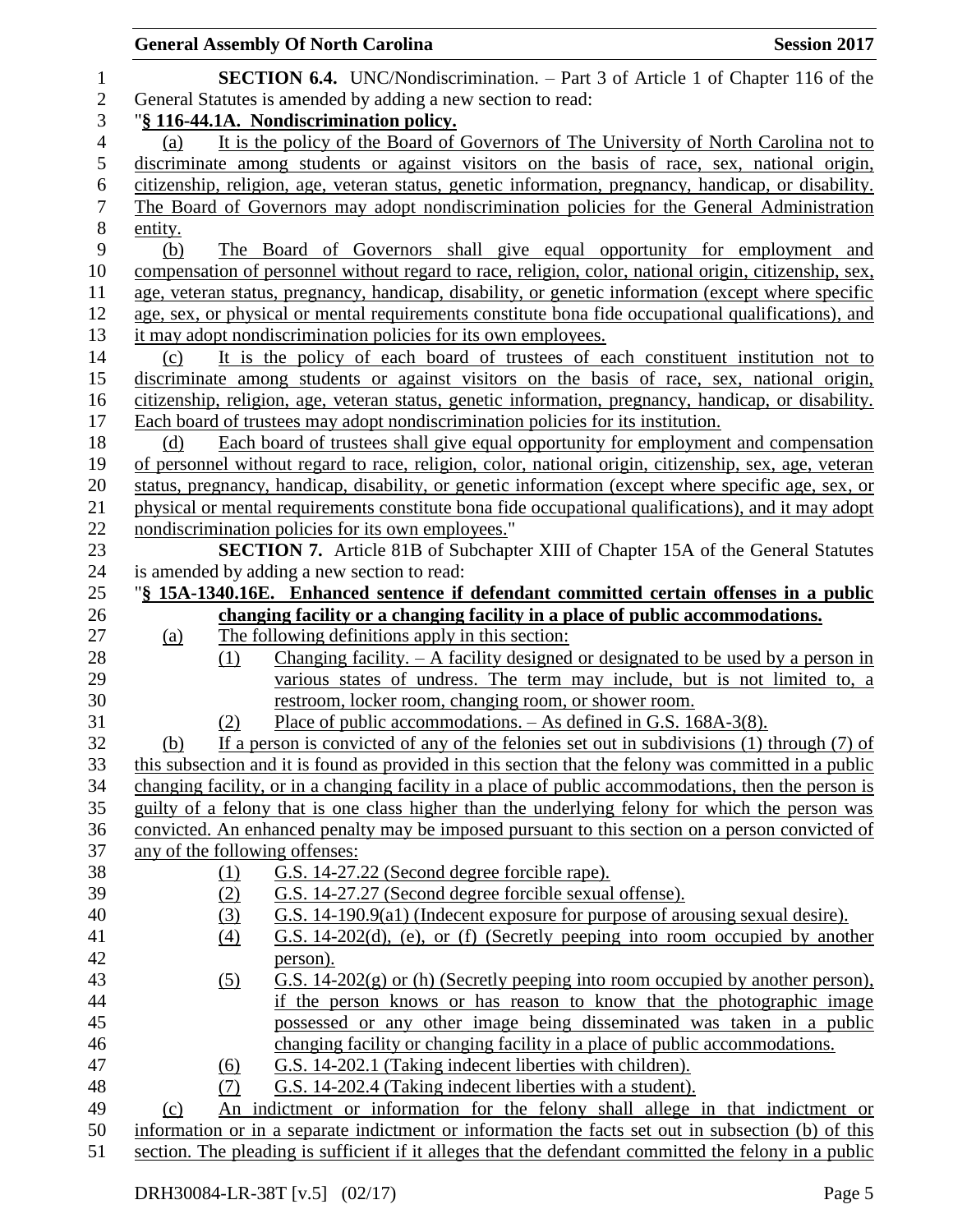|                | <b>General Assembly Of North Carolina</b>                                                                                                                                                                | <b>Session 2017</b> |
|----------------|----------------------------------------------------------------------------------------------------------------------------------------------------------------------------------------------------------|---------------------|
| $\mathbf{1}$   | restroom or public changing facility or in a restroom or changing facility in a place of public                                                                                                          |                     |
| $\sqrt{2}$     | accommodations. One pleading is sufficient for all felonies that are tried at a single trial.                                                                                                            |                     |
| 3              | The State shall prove the issue set out in subsection (b) of this section beyond a<br>(d)                                                                                                                |                     |
| $\overline{4}$ | reasonable doubt during the same trial in which the defendant is tried for the felony unless the                                                                                                         |                     |
| 5              | defendant pleads guilty or no contest to that issue. If the defendant pleads guilty or no contest to                                                                                                     |                     |
| 6              | the felony but pleads not guilty to the issue set out in subsection (b) of this section, then a jury                                                                                                     |                     |
| $\tau$         | shall be impaneled to determine that issue."                                                                                                                                                             |                     |
| $8\,$          | <b>SECTION 8.</b> G.S. 14-202 reads as rewritten:                                                                                                                                                        |                     |
| 9              | "§ 14-202. Secretly peeping into room occupied by another person.                                                                                                                                        |                     |
| 10             | Any person who shall peep secretly into any room occupied by another person shall be<br>(a)                                                                                                              |                     |
| 11             | guilty of a Class 1 misdemeanor.misdemeanor, provided, however, that if the room is a public                                                                                                             |                     |
| 12             | changing facility or a changing facility in a place of public accommodations as defined in                                                                                                               |                     |
| 13             | G.S. 15A-1340.16E(a), the person is guilty of a Class A1 misdemeanor.                                                                                                                                    |                     |
| 14             |                                                                                                                                                                                                          |                     |
| 15<br>16       | Unless covered by another provision of law providing greater punishment, any person<br>(c)<br>who, while in possession of any device which may be used to create a photographic image, shall             |                     |
| 17             | secretly peep into any room shall be guilty of a Class A1 misdemeanor.misdemeanor, provided,                                                                                                             |                     |
| 18             | however, that if the room is a public changing facility or a changing facility in a place of public                                                                                                      |                     |
| 19             | accommodations as defined in G.S. 15A-1340.16E(a), the person is guilty of a Class I felony.                                                                                                             |                     |
| 20             |                                                                                                                                                                                                          |                     |
| 21             | Any person who violates subsection (a1) of this section while in a public changing<br>(h1)                                                                                                               |                     |
| 22             | facility or in a changing facility in a place of public accommodations as defined in                                                                                                                     |                     |
| 23             | G.S. 15A-1340.16E(a) is guilty of a Class A1 misdemeanor.                                                                                                                                                |                     |
| 24             | $\cdots$                                                                                                                                                                                                 |                     |
| 25             | The provisions of subsections (a), (a1), (c), (e), (g), (h), $(h1)$ , and (k) of this section do<br>(m)                                                                                                  |                     |
| 26             | not apply to:                                                                                                                                                                                            |                     |
| 27             |                                                                                                                                                                                                          |                     |
| 28             | <b>SECTION 9.</b> G.S. 14-277.3A(d) reads as rewritten:                                                                                                                                                  |                     |
| 29             | Classification. - A violation of this section is a Class A1 misdemeanor. A defendant<br>" $(d)$                                                                                                          |                     |
| 30             | convicted of a Class A1 misdemeanor under this section, who is sentenced to a community                                                                                                                  |                     |
| 31             | punishment, shall be placed on supervised probation in addition to any other punishment imposed                                                                                                          |                     |
| 32             | by the court. A defendant who commits the offense of stalking after having been previously                                                                                                               |                     |
| 33<br>34       | convicted of a stalking offense is guilty of a Class F felony. A defendant who commits the offense<br>of stalking (i) when there is a court order in effect prohibiting the conduct described under this |                     |
| 35             | section by the defendant against the victim or (ii) while in a public changing facility or in a                                                                                                          |                     |
| 36             | changing facility in a place of public accommodations as defined in G.S. $15A-1340.16E(a)$ is                                                                                                            |                     |
| 37             | guilty of a Class H felony."                                                                                                                                                                             |                     |
| 38             | SECTION 10. G.S. 14-27.33 reads as rewritten:                                                                                                                                                            |                     |
| 39             | "§ 14-27.33. Sexual battery.                                                                                                                                                                             |                     |
| 40             | A person is guilty of sexual battery if the person, for the purpose of sexual arousal,<br>(a)                                                                                                            |                     |
| 41             | sexual gratification, or sexual abuse, engages in sexual contact with another person:                                                                                                                    |                     |
| 42             | By force and against the will of the other person; or<br>(1)                                                                                                                                             |                     |
| 43             | Who is mentally disabled, mentally incapacitated, or physically helpless, and<br>(2)                                                                                                                     |                     |
| 44             | the person performing the act knows or should reasonably know that the other                                                                                                                             |                     |
| 45             | person is mentally disabled, mentally incapacitated, or physically helpless.                                                                                                                             |                     |
| 46             | Any Except as provided in subsection (c) of this section, a person who commits the<br>(b)                                                                                                                |                     |
| 47             | offense defined in this section is guilty of a Class A1 misdemeanor.                                                                                                                                     |                     |
| 48             | Any person who commits the offense defined in this section while in a public changing<br>(c)                                                                                                             |                     |
| 49             | facility or in a changing facility in a place of public accommodations as defined in                                                                                                                     |                     |
| 50             | G.S. 15A-1340.16E(a) is guilty of a Class I felony."                                                                                                                                                     |                     |
| 51             | SECTION 11. G.S. 14-33 reads as rewritten:                                                                                                                                                               |                     |